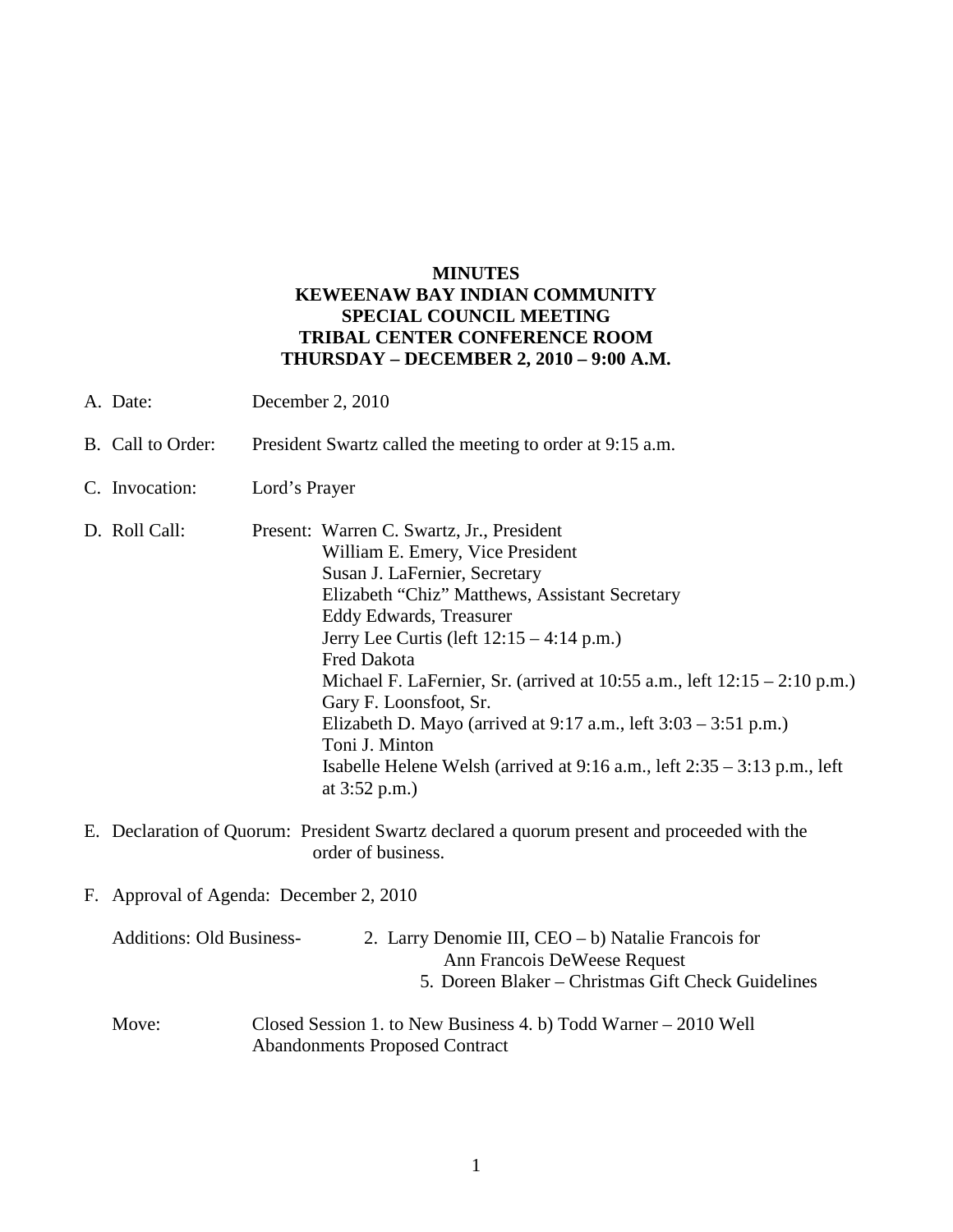**MOTION MADE BY GARY F. LOONSFOOT, SR. TO APPROVE THE AGENDA WITH THE CHANGES. SUPPORTED BY FRED DAKOTA. EIGHT IN FAVOR (William E. Emery, Susan J. LaFernier, Elizabeth "Chiz" Matthews, Eddy Edwards, Jerry Lee Curtis, Fred Dakota, Gary F. Loonsfoot, Sr., Toni J. Minton), OPPOSED - 0, ABSTAINING - 0, THREE ABSENT (Michael F. LaFernier, Sr., Elizabeth D. Mayo, Isabelle H. Welsh), MOTION CARRIED.**

G. For Your Information:

- 1. October 2010 Eagle Radio Monthly Report
- 2. Robert Mudd G2E Travel Report Las Vegas, NV, November 13-19, 2010
- 3. 2010 Taimi Lynne Hoag Award for Environmental Stewardship Nominations Solicitation

### **Isabelle Welsh arrived at 9:16 a.m.**

### **Elizabeth Mayo arrived at 9:17 a.m.**

H. Old Business:

1. Amy St. Arnold, Education Director – Regulations for Education Program Policies: High School Senior Expense Funds, Correspondence Classes, G.E.D. Tests, Education Committee Scholarships, Education Incentive Program, KBIC BIA Higher Education Regulations

**MOTION MADE BY SUSAN J. LAFERNIER TO APPROVE THE SIX EDUCATION PROGRAM POLICY GUIDELINES AND THE ADDITION TO THE BIA HIGHER EDUCATION REGULATIONS, NUMBER 13, APPEALS WILL BE HEARD BY THE EDUCATION COMMITTEE AND THEIR DECISION WILL BE FINAL. SUPPORTED BY TONI J. MINTON. TEN IN FAVOR (William E. Emery, Susan J. LaFernier, Elizabeth "Chiz" Matthews, Eddy Edwards, Jerry Lee Curtis, Fred Dakota, Gary F. Loonsfoot, Sr., Elizabeth D. Mayo, Toni J. Minton, Isabelle H. Welsh), OPPOSED - 0, ABSTAINING - 0, ONE ABSENT (Michael F. LaFernier, Sr.), MOTION CARRIED.**

- 2. Larry Denomie III, CEO
	- a) Youth Program Activity Fund (Request from Janice Halverson and Jodie Chosa to expand eligibility to other counties, Dickinson, Delta, and Menominee tabled on November 18, 2010)

**MOTION MADE BY EDDY EDWARDS TO INCLUDE IN THE YOUTH ACTIVITY FUND THE ENTIRE UPPER PENINSULA INCLUDING OWOSSO COUNTY EFFECTIVE THIS FISCAL YEAR. SUPPORTED BY WILLIAM E. EMERY. THREE IN FAVOR (William E. Emery, Elizabeth "Chiz" Matthews, Eddy Edwards), SEVEN OPPOSED (Susan J. LaFernier, Jerry Lee Curtis, Fred Dakota, Gary F. Loonsfoot, Sr., Elizabeth D. Mayo, Toni J. Minton, Isabelle H. Welsh), ABSTAINING - 0, ONE ABSENT (Michael F. LaFernier, Sr.), MOTION DEFEATED.**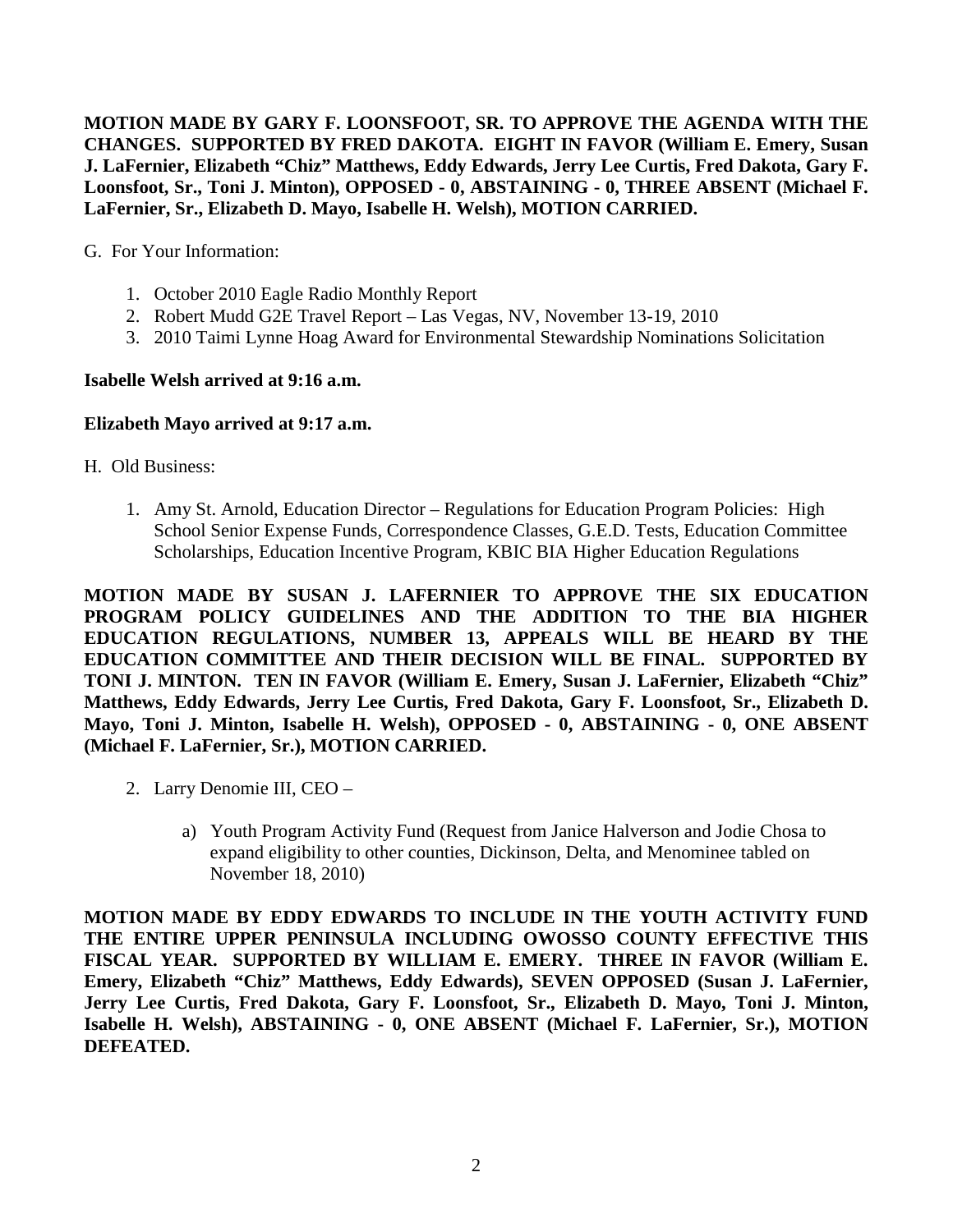b) Natalie Francois for Ann Francois DeWeese Request from Owosso,  $MI - A$ misunderstanding between Cheryne Clements, Youth Director, and Ann DeWeese regarding what counties are covered under the Youth Program Activity Fund.

The Council requested to meet with Cheryne Clements for more information.

3. Susan LaFernier, Secretary – Clarification on Marquette 2% - Approval for additional \$ .60

**MOTION MADE BY EDDY EDWARDS TO APPROVE THE SIXTY CENT ADDITION TO THE MARQUETTE COUNTY SUPERIOR WATERSHED PARTNERSHIP DISTRIBUTION. SUPPORTED BY WILLIAM E. EMERY. TEN IN FAVOR (William E. Emery, Susan J. LaFernier, Elizabeth "Chiz" Matthews, Eddy Edwards, Jerry Lee Curtis, Fred Dakota, Gary F. Loonsfoot, Sr., Elizabeth D. Mayo, Toni J. Minton, Isabelle H. Welsh), OPPOSED - 0, ABSTAINING - 0, ONE ABSENT (Michael F. LaFernier, Sr.), MOTION CARRIED.**

**Break: 9:50 – 10:10 a.m.** 

[Closed Session] - Gary Sanden/Travis Herron

**MOTION MADE BY WILLIAM E. EMERY TO GO INTO CLOSED SESSION AT 10:11 A.M. SUPPORTED BY GARY F. LOONSFOOT, SR. SEVEN IN FAVOR (William E. Emery, Susan J. LaFernier, Eddy Edwards, Jerry Lee Curtis, Gary F. Loonsfoot, Sr., Toni J. Minton, Isabelle H. Welsh), TWO OPPOSED (Fred Dakota, Elizabeth D. Mayo), ABSTAINING - 0, TWO ABSENT (Elizabeth "Chiz" Matthews, Michael F. LaFernier, Sr.), MOTION CARRIED.**

(Elizabeth Matthews is out of the room)

**Mike LaFernier, Sr. arrived at 10:55 a.m.** 

**MOTION MADE BY WILLIAM E. EMERY TO GO INTO OPEN SESSION AT 11:20 A.M. SUPPORTED BY MICHAEL F. LAFERNIER, SR. ALL IN FAVOR (William E. Emery, Susan J. LaFernier, Elizabeth "Chiz" Matthews, Eddy Edwards, Jerry Lee Curtis, Fred Dakota, Michael F. LaFernier, Sr., Gary F. Loonsfoot, Sr., Elizabeth D. Mayo, Toni J. Minton, Isabelle H. Welsh), OPPOSED - 0, ABSTAINING - 0, ABSENT - 0, MOTION CARRIED.**

**Break: 11:21 – 11:30 a.m.** 

Reimbursement to Ann DeWeese for school clothes – Cheryne Clements stated it was her mistake

**MOTION MADE BY EDDY EDWARDS TO APPROVE THE REQUEST FROM ANN FRANCOIS DEWEESE FOR REIMBURSEMENT OF CLOTHING IN THE AMOUNT OF \$750.00 FROM THE COUNCIL DONATIONS. SUPPORTED BY ELIZABETH "CHIZ" MATTHEWS. TEN IN FAVOR (William E. Emery, Susan J. LaFernier, Elizabeth "Chiz" Matthews, Eddy Edwards, Jerry Lee Curtis, Fred Dakota, Michael F. LaFernier, Sr., Gary F. Loonsfoot, Sr., Toni J. Minton, Isabelle H. Welsh), ONE OPPOSED (Elizabeth D. Mayo), ABSTAINING - 0, ABSENT - 0, MOTION CARRIED.**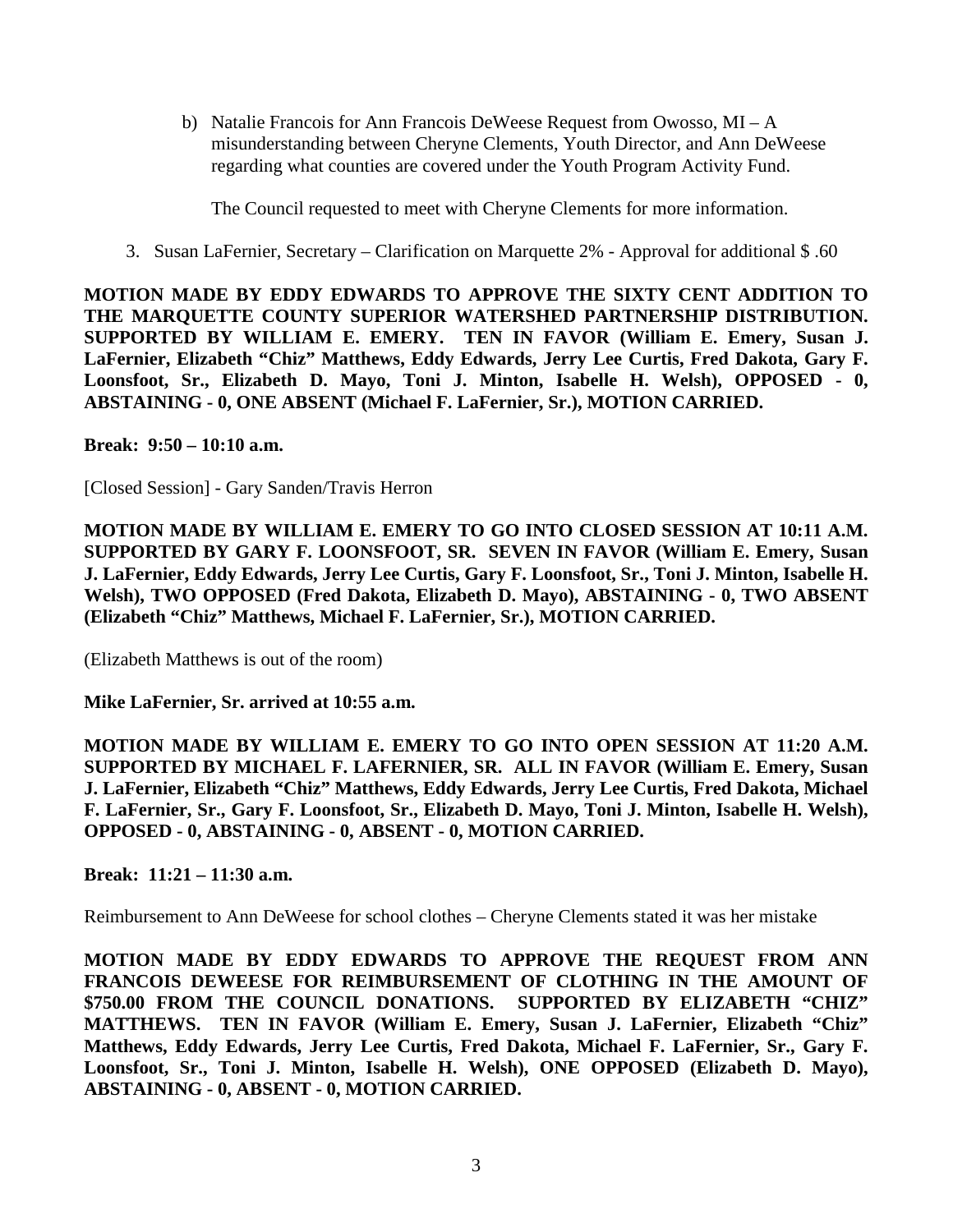Susan LaFernier stated there are 13 additional children in the U.P. that could be included in the Youth Program Activity Fund.

**MOTION MADE BY SUSAN J. LAFERNIER TO RECONSIDER THE MOTION TO FUND THE U.P. AND OWOSSO COUNTY IN THE YOUTH PROGRAM ACTIVITY FUND. SUPPORTED BY ELIZABETH D. MAYO. ALL IN FAVOR (William E. Emery, Susan J. LaFernier, Elizabeth "Chiz" Matthews, Eddy Edwards, Jerry Lee Curtis, Fred Dakota, Michael F. LaFernier, Sr., Gary F. Loonsfoot, Sr., Elizabeth D. Mayo, Toni J. Minton, Isabelle H. Welsh), OPPOSED - 0, ABSTAINING - 0, ABSENT - 0, MOTION CARRIED.**

The additional counties added today will only include KBIC enrolled children, this is separate from the counties included presently, which includes descendants.

**MOTION MADE BY SUSAN J. LAFERNIER TO APPROVE THE ADDITION OF THE ENTIRE U.P. COUNTIES TO THE YOUTH ACTIVITY FUND FOR OUR TRIBAL MEMBER ENROLLED CHILDREN. SUPPORTED BY MICHAEL F. LAFERNIER, SR. NINE IN FAVOR (William E. Emery, Susan J. LaFernier, Jerry Lee Curtis, Fred Dakota, Michael F. LaFernier, Sr., Gary F. Loonsfoot, Sr., Elizabeth D. Mayo, Toni J. Minton, Isabelle H. Welsh), TWO OPPOSED (Elizabeth "Chiz" Matthews, Eddy Edwards), ABSTAINING - 0, ABSENT - 0, MOTION CARRIED.**

President Swartz announced the passing of Bill Cardinal, former Tribal Chairman, moments ago. The flags will be lowered.

**MOTION MADE BY MICHAEL F. LAFERNIER, SR. TO MOVE THE DECEMBER 4, 2010 REGULAR COUNCIL MEETING TO DECEMBER 11, 2010 IN RESPECT FOR BILL CARDINAL. SUPPORTED BY ELIZABETH D. MAYO. ALL IN FAVOR (William E. Emery, Susan J. LaFernier, Elizabeth "Chiz" Matthews, Eddy Edwards, Jerry Lee Curtis, Fred Dakota, Michael F. LaFernier, Sr., Gary F. Loonsfoot, Sr., Elizabeth D. Mayo, Toni J. Minton, Isabelle H. Welsh), OPPOSED - 0, ABSTAINING - 0, ABSENT - 0, MOTION CARRIED.**

**MOTION MADE BY ELIZABETH D. MAYO TO MOVE THE JANUARY 1, 2011 REGULAR COUNCIL MEETING TO JANUARY 8, 2011. SUPPORTED BY GARY F. LOONSFOOT, SR. ALL IN FAVOR (William E. Emery, Susan J. LaFernier, Elizabeth "Chiz" Matthews, Eddy Edwards, Jerry Lee Curtis, Fred Dakota, Michael F. LaFernier, Sr., Gary F. Loonsfoot, Sr., Elizabeth D. Mayo, Toni J. Minton, Isabelle H. Welsh), OPPOSED - 0, ABSTAINING - 0, ABSENT - 0, MOTION CARRIED.**

4. President Swartz – Hiring Committee Issues – Michelle St. George was undecided if she would like to remain on the committee. Patricia Gerard does not wish to remain on the Committee.

Toni Minton requested a review of the process from start to finish with the Hiring Committee, Pauline Spruce, Personnel Director, and TERO.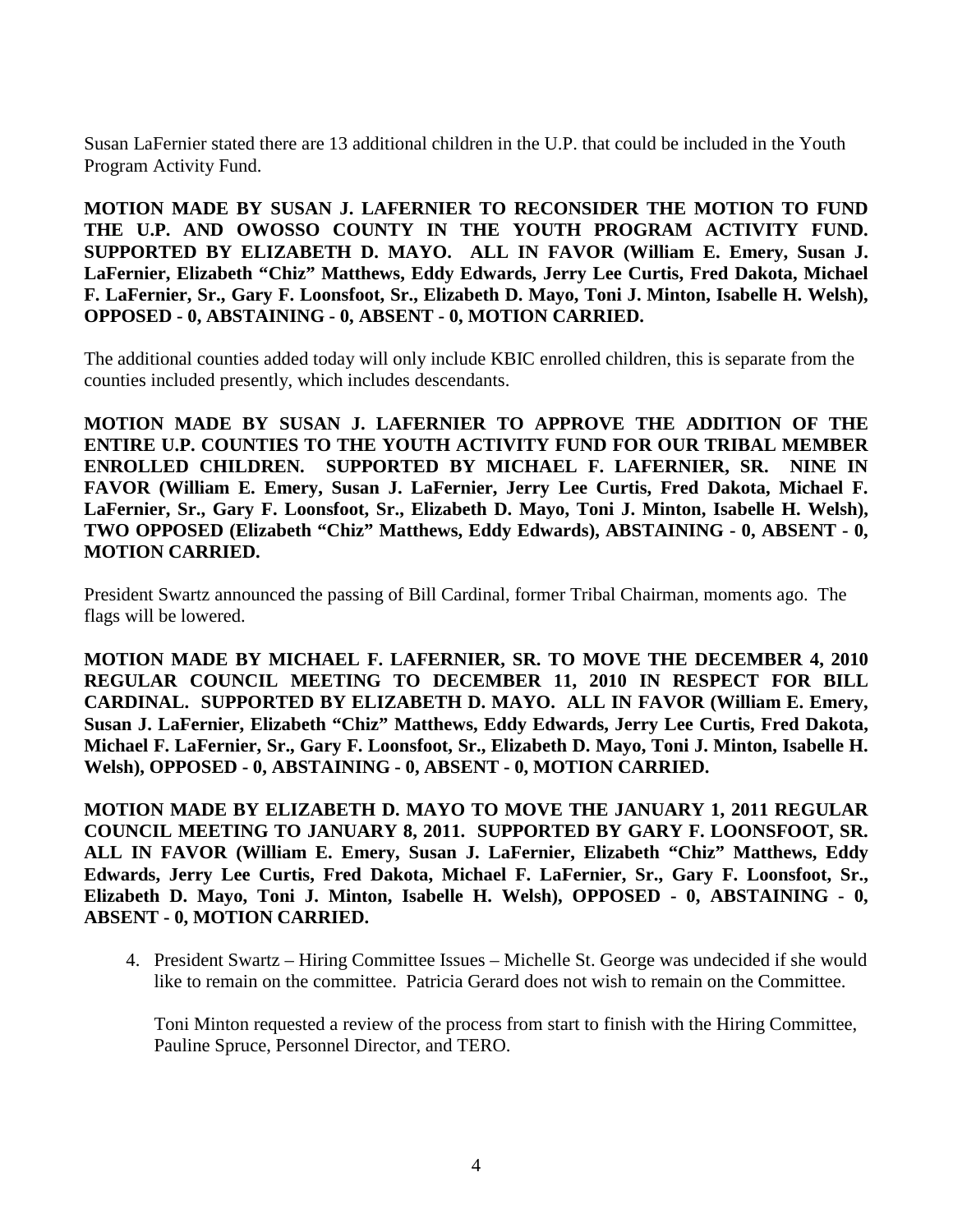5. Doreen Blaker – Christmas Gift Check Guidelines – Doreen works with members who do not fall within the guidelines for an established residence.

**MOTION MADE BY ELIZABETH D. MAYO TO APPROVE THE TRIBAL MEMBERS WHO HAVE COURT DOCUMENTATION FROM THE COURT ADVOCATE OF LIVING IN THE COMMUNITY FOR 2010 TO RECEIVE THEIR CHRISTMAS CHECKS. SUPPORTED BY MICHAEL F. LAFERNIER, SR. ALL IN FAVOR (William E. Emery, Susan J. LaFernier, Elizabeth "Chiz" Matthews, Eddy Edwards, Jerry Lee Curtis, Fred Dakota, Michael F. LaFernier, Sr., Gary F. Loonsfoot, Sr., Elizabeth D. Mayo, Toni J. Minton, Isabelle H. Welsh), OPPOSED - 0, ABSTAINING - 0, ABSENT - 0, MOTION CARRIED.**

MOTION MADE BY EDDY EDWARDS TO TABLE UNTIL WE ARE PROVIDED A LIST OF NAMES.

(Motion died for lack of support)

**Lunch: 12:15 – 1:30 p.m.** 

## **Jerry Lee Curtis and Mike LaFernier, Sr. left at 12:15 p.m.**

- I. New Business:
	- 1. Robert Mudd, GM Baraga Casino/David Haataja, GM Marquette Casino/Gerry Cadeau, Slots Manager – Slot Capitol Items

Baraga has 65 machines for trade and wants to trade 33 this year. Marquette has 66 machines for trade and wants to trade 33 this year also.

**MOTION MADE BY GARY F. LOONSFOOT, SR. TO APPROVE THE CAPITOL EXPENDITURE REQUEST OF \$544,097.00 FOR BARAGA AND \$644,000.00 FOR MARQUETTE. SUPPORTED BY WILLIAM E. EMERY. NINE IN FAVOR (William E. Emery, Susan J. LaFernier, Elizabeth "Chiz" Matthews, Eddy Edwards, Fred Dakota, Gary F. Loonsfoot, Sr., Elizabeth D. Mayo, Toni J. Minton, Isabelle H. Welsh), OPPOSED - 0, ABSTAINING - 0, TWO ABSENT (Jerry Lee Curtis, Michael F. LaFernier, Sr.), MOTION CARRIED.**

2. Gary Loonsfoot, Sr. – Draft Policy Consideration for Transfer of KBIC Member Employees. 20.1 Continued Employment (Government)/19.2 Layoffs (Enterprise)

Gary would like the Council to consider a pool of workers for other areas besides the on-call receptionists. The policies will be considered when the Hiring Policy is reviewed.

3. Eddy Edwards, Treasurer – Donations December 2010

### **Mike LaFernier, Sr. returned from lunch at 2:10 p.m.**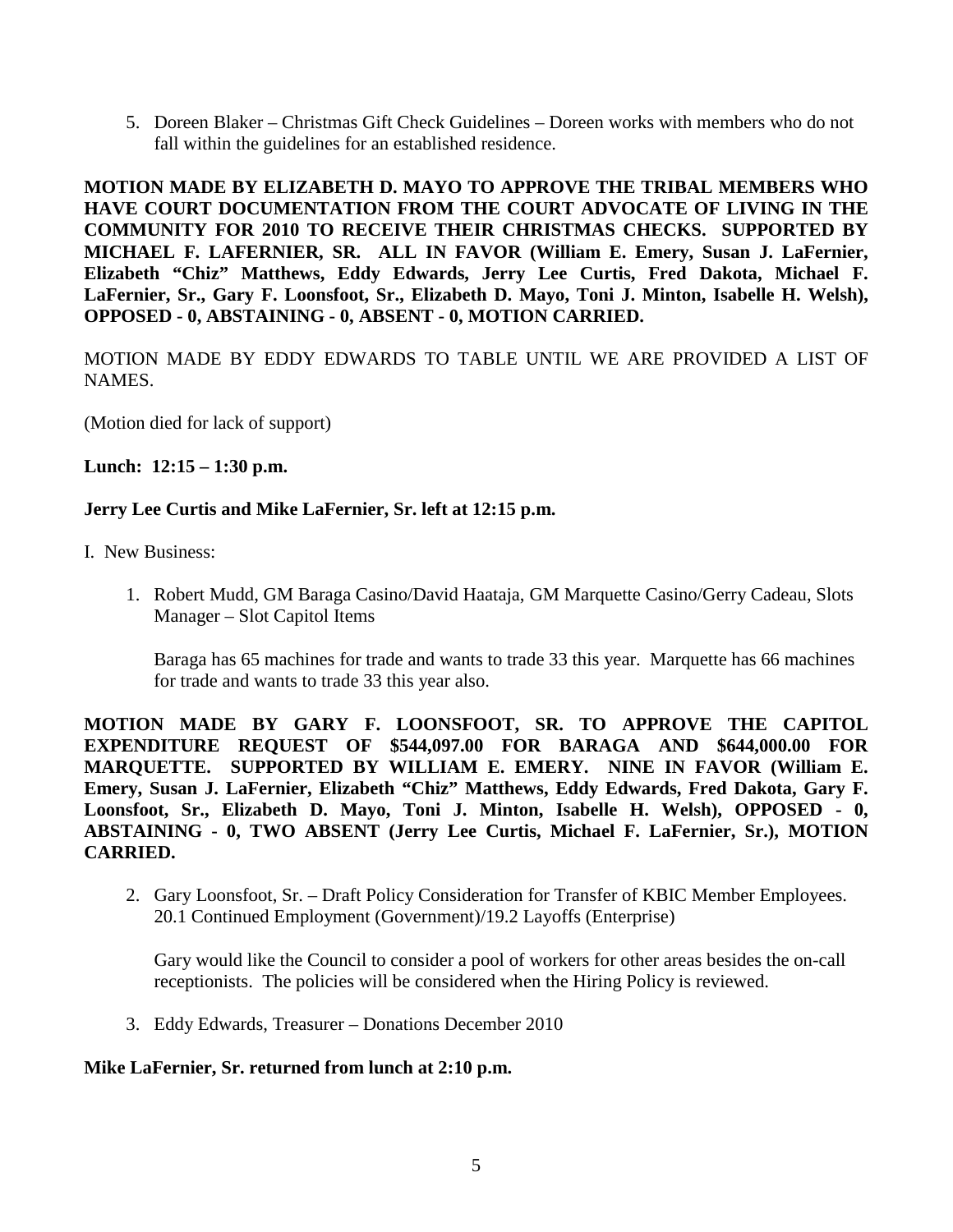**MOTION MADE BY EDDY EDWARDS TO APPROVE A DONATION OF \$1,000.00 TO THE AMERICAN CANCER SOCIETY. SUPPORTED BY MICHAEL F. LAFERNIER, SR. TEN IN FAVOR (William E. Emery, Susan J. LaFernier, Elizabeth "Chiz" Matthews, Eddy Edwards, Fred Dakota, Michael F. LaFernier, Sr., Gary F. Loonsfoot, Sr., Elizabeth D. Mayo, Toni J. Minton, Isabelle H. Welsh), OPPOSED - 0, ABSTAINING - 0, ONE ABSENT (Jerry Lee Curtis), MOTION CARRIED.**

**MOTION MADE BY EDDY EDWARDS TO APPROVE A DONATION OF \$5,000.00 TO THE SALVATION ARMY. SUPPORTED BY ISABELLE H. WELSH. TEN IN FAVOR (William E. Emery, Susan J. LaFernier, Elizabeth "Chiz" Matthews, Eddy Edwards, Fred Dakota, Michael F. LaFernier, Sr., Gary F. Loonsfoot, Sr., Elizabeth D. Mayo, Toni J. Minton, Isabelle H. Welsh), OPPOSED - 0, ABSTAINING - 0, ONE ABSENT (Jerry Lee Curtis), MOTION CARRIED.**

**MOTION MADE BY ELIZABETH "CHIZ" MATTHEWS TO APPROVE A DONATION OF \$375.00 TO THE PRE-PRIMARY PROGRAM CHRISTMAS PARTY GIFTS. SUPPORTED BY TONI J. MINTON. TEN IN FAVOR (William E. Emery, Susan J. LaFernier, Elizabeth "Chiz" Matthews, Eddy Edwards, Fred Dakota, Michael F. LaFernier, Sr., Gary F. Loonsfoot, Sr., Elizabeth D. Mayo, Toni J. Minton, Isabelle H. Welsh), OPPOSED - 0, ABSTAINING - 0, ONE ABSENT (Jerry Lee Curtis), MOTION CARRIED.**

**MOTION MADE BY MICHAEL F. LAFERNIER, SR. TO APPROVE A DONATION OF \$600.00 TO WARREN SWARTZ, SR. FOR MEDICAL TRANSPORTATION. SUPPORTED BY GARY F. LOONSFOOT, SR. TEN IN FAVOR (William E. Emery, Susan J. LaFernier, Elizabeth "Chiz" Matthews, Eddy Edwards, Fred Dakota, Michael F. LaFernier, Sr., Gary F. Loonsfoot, Sr., Elizabeth D. Mayo, Toni J. Minton, Isabelle H. Welsh), OPPOSED - 0, ABSTAINING - 0, ONE ABSENT (Jerry Lee Curtis), MOTION CARRIED.**

**Break: 2:35 – 2:50 p.m.** 

# **Isabelle Welsh left at 2:35 p.m.**

- 4. Todd Warner, NRD
	- a) Indian Cemetery Road Sand Pit Incident On November 10 a front-end loader was started, driven up a sand pit, and tipped over. The oil and other fluids spilled out. Todd estimates the damage to be at \$4,000.00 to \$5,000.00.

No action will be taken until there is a final amount on the damages.

b) (From Closed) 2010 Well Abandonments Proposed Services Agreement for \$13,520.00

**MOTION MADE BY EDDY EDWARDS TO APPROVE THE SERVICES AGREEMENT WITH LARSON PUMP COMPANY, LLC FOR THE WELL ABANDONMENTS 2010. SUPPORTED BY ELIZABETH "CHIZ" MATTHEWS. NINE IN FAVOR (William E. Emery, Susan J. LaFernier, Elizabeth "Chiz" Matthews, Eddy Edwards, Fred Dakota, Michael F. LaFernier, Sr., Gary F. Loonsfoot, Sr., Elizabeth D. Mayo, Toni J. Minton), OPPOSED - 0, ABSTAINING - 0, TWO ABSENT (Jerry Lee Curtis, Isabelle H. Welsh), MOTION CARRIED.**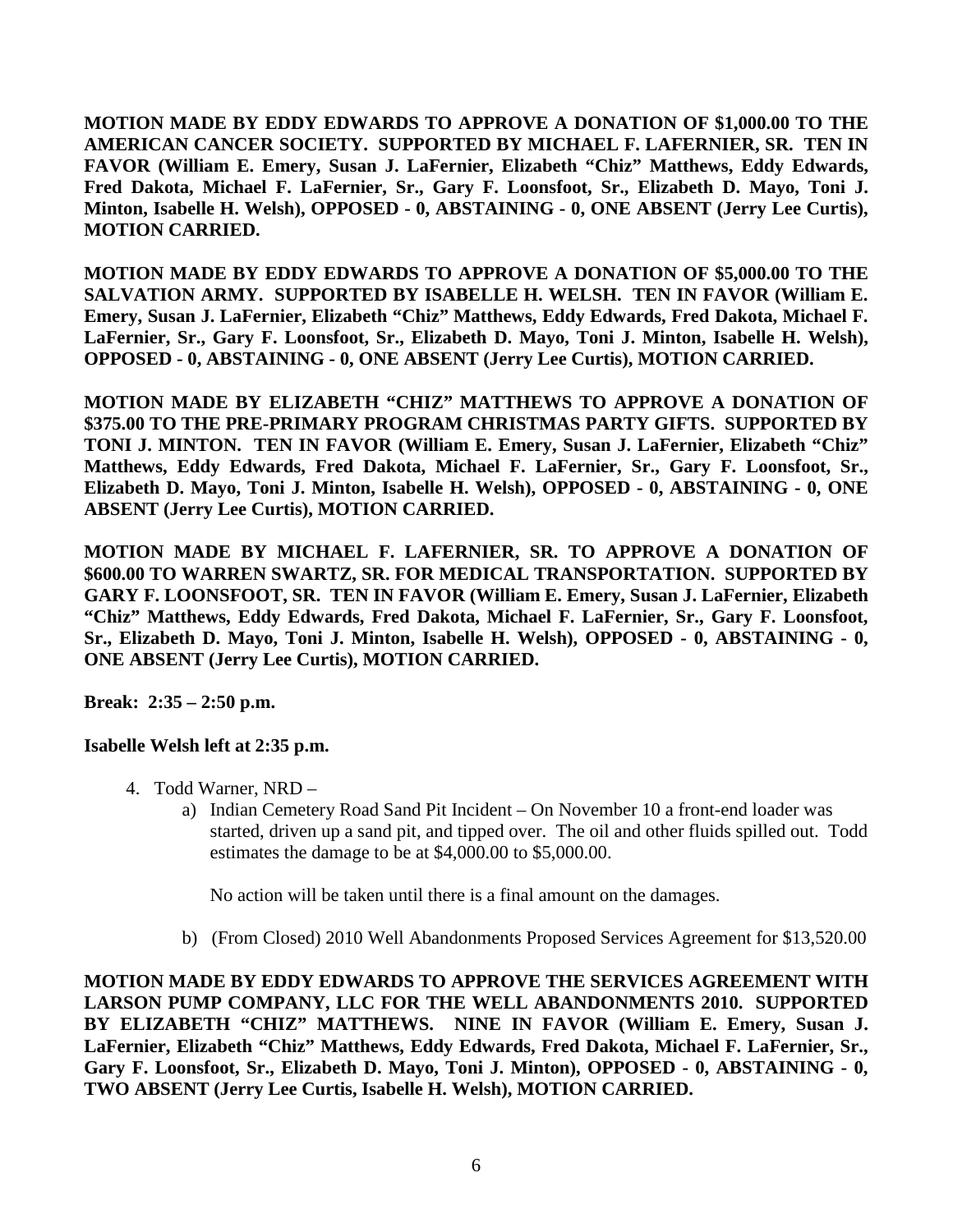5. John Baker, Attorney – (added after the approval of the agenda) – New Business License Application for Mary Lou Jossens – "Memorable Meals by Mary"

**MOTION MADE BY EDDY EDWARDS TO APPROVE THE BUSINESS LICENSE FOR MARY LOU JOSSENS FOR MEMORABLE MEALS BY MARY. SUPPORTED BY WILLIAM E. EMERY. NINE IN FAVOR (William E. Emery, Susan J. LaFernier, Elizabeth "Chiz" Matthews, Eddy Edwards, Fred Dakota, Michael F. LaFernier, Sr., Gary F. Loonsfoot, Sr., Elizabeth D. Mayo, Toni J. Minton), OPPOSED - 0, ABSTAINING - 0, TWO ABSENT (Jerry Lee Curtis, Isabelle H. Welsh), MOTION CARRIED.**

## **Elizabeth Mayo left at 3:10 p.m.**

- J. Closed Session:
	- 1. Chuck Brumleve/Millennium Services, Inc. Independent Contractor Agreement Renewal
	- 2. John Baker, Attorney
	- 3. Larry Denomie III, CEO
		- a) Personnel Issue
		- b) Mary Lou Jossens Services Agreement

**MOTION MADE BY WILLIAM E. EMERY TO GO INTO CLOSED SESSION AT 3:10 P.M. SUPPORTED BY ELIZABETH "CHIZ" MATTHEWS. SEVEN IN FAVOR (William E. Emery, Susan J. LaFernier, Elizabeth "Chiz" Matthews, Eddy Edwards, Michael F. LaFernier, Sr., Gary F. Loonsfoot, Sr., Toni J. Minton), ONE OPPOSED (Fred Dakota), ABSTAINING - 0, THREE ABSENT (Jerry Lee Curtis, Elizabeth D. Mayo, Isabelle H. Welsh), MOTION CARRIED.**

**Isabelle Welsh returned at 3:13 p.m.**

**Elizabeth Mayo returned at 3:51 p.m.** 

**Isabelle Welsh left at 3:52 p.m.** 

**Jerry Lee Curtis returned at 4:14 p.m.**

**MOTION MADE BY ELIZABETH D. MAYO TO GO INTO OPEN SESSION AT 4:28 P.M. SUPPORTED BY WILLIAM E. EMERY. TEN IN FAVOR (William E. Emery, Susan J. LaFernier, Elizabeth "Chiz" Matthews, Eddy Edwards, Jerry Lee Curtis, Fred Dakota, Michael F. LaFernier, Sr., Gary F. Loonsfoot, Sr., Elizabeth D. Mayo, Toni J. Minton), OPPOSED - 0, ABSTAINING - 0, ONE ABSENT (Isabelle H. Welsh), MOTION CARRIED.**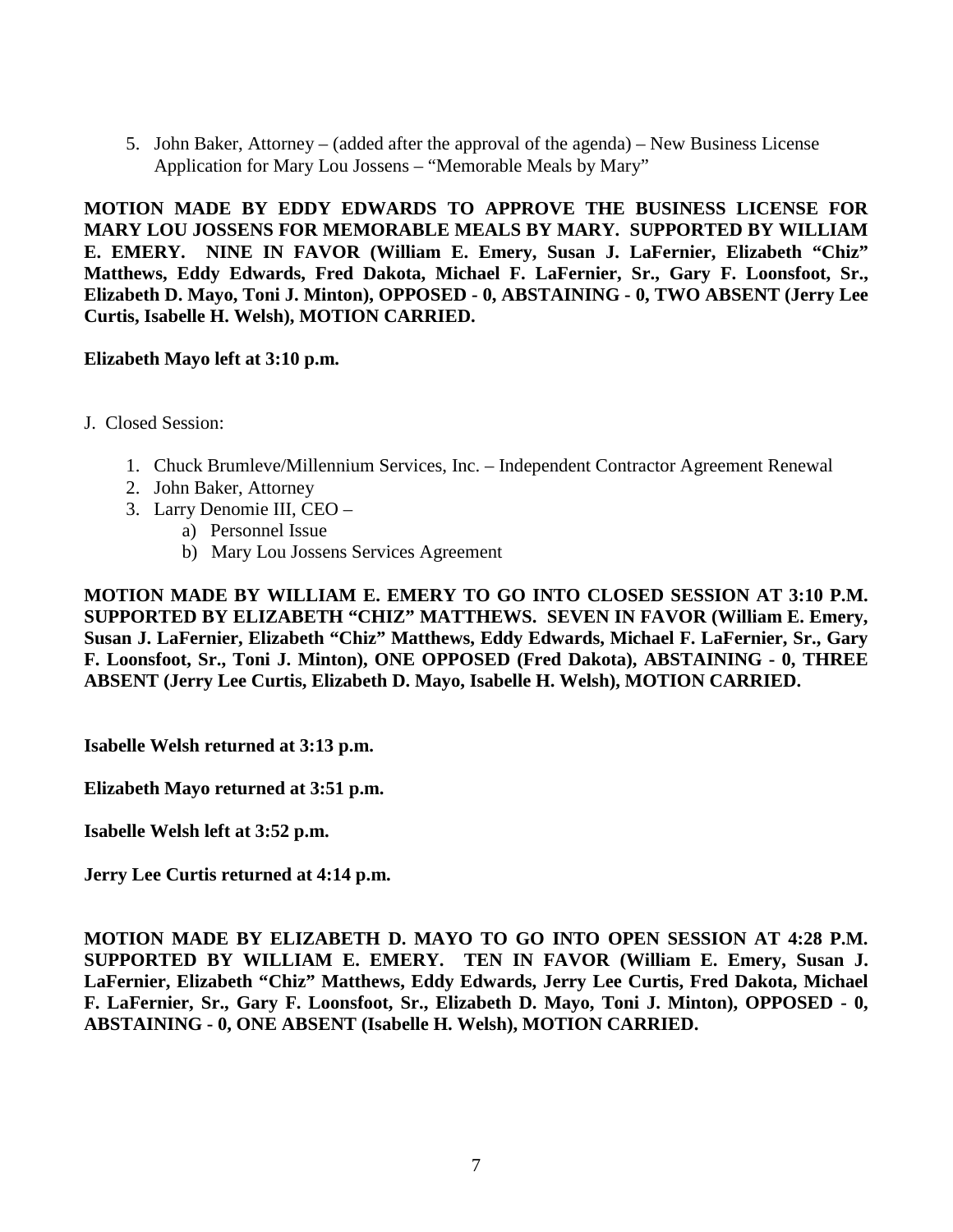Seneca Nation Manufacturing Company Memorandum of Proposed Terms for Sale of Equipment –

**MOTION MADE BY ELIZABETH D. MAYO TO APPROVE THE MEMORANDUM OF PROPOSED TERMS FOR SALE OF EQUIPMENT BETWEEN THE SENECA NATION MANUFACTURING COMPANY AND KBIC AS PRESENTED TODAY AND TO AUTHORIZE THE PRESIDENT TO SIGN. SUPPORTED BY GARY F. LOONSFOOT, SR. TEN IN FAVOR (William E. Emery, Susan J. LaFernier, Elizabeth "Chiz" Matthews, Eddy Edwards, Jerry Lee Curtis, Fred Dakota, Michael F. LaFernier, Sr., Gary F. Loonsfoot, Sr., Elizabeth D. Mayo, Toni J. Minton), OPPOSED - 0, ABSTAINING - 0, ONE ABSENT (Isabelle H. Welsh), MOTION CARRIED.**

Mary Lou Jossens Services Agreement – 2010 KBIC (Government) Employee Christmas Dinner Party – December 4, 2010

**MOTION MADE BY GARY F. LOONSFOOT, SR. TO APPROVE THE SERVICES AGREEMENT WITH MARY LOU JOSSENS FOR THE CHRISTMAS PARTY CATERING IN THE AMOUNT OF \$4,508.00. SUPPORTED BY FRED DAKOTA. NINE IN FAVOR (William E. Emery, Susan J. LaFernier, Elizabeth "Chiz" Matthews, Eddy Edwards, Jerry Lee Curtis, Fred Dakota, Michael F. LaFernier, Sr., Gary F. Loonsfoot, Sr., Toni J. Minton), OPPOSED - 0, ONE ABSTAINING (Elizabeth D. Mayo), ONE ABSENT (Isabelle H. Welsh), MOTION CARRIED.**

Renewal of Millenium Services, Inc. Independent Contractor Agreement – Mining Consultant (Charles Brumleve)

**MOTION MADE BY GARY F. LOONSFOOT, SR. TO APPROVE THE INDEPENDENT CONTRACTOR AGREEMENT WITH MILLENIUM SERVICES, INC. SUPPORTED BY ELIZABETH "CHIZ" MATTHEWS. NINE IN FAVOR (William E. Emery, Susan J. LaFernier, Elizabeth "Chiz" Matthews, Eddy Edwards, Jerry Lee Curtis, Fred Dakota, Michael F. LaFernier, Sr., Gary F. Loonsfoot, Sr., Toni J. Minton), OPPOSED - 0, ONE ABSTAINING (Elizabeth D. Mayo), ONE ABSENT (Isabelle H. Welsh), MOTION CARRIED.**

Patton Boggs LLP Standard Terms of Engagement for Legal Services – in connection with the Tribe's efforts to obtain all necessary federal approvals to acquire trust land to relocate its gaming facilities

**MOTION MADE BY GARY F. LOONSFOOT, SR. TO APPROVE THE RETAINER AGREEMENT WITH KBIC AND PATTON BOGGS, LLP AS PRESENTED AND TO AUTHORIZE THE PRESIDENT TO SIGN. SUPPORTED BY MICHAEL F. LAFERNIER, SR. EIGHT IN FAVOR (William E. Emery, Susan J. LaFernier, Elizabeth "Chiz" Matthews, Eddy Edwards, Jerry Lee Curtis, Michael F. LaFernier, Sr., Gary F. Loonsfoot, Sr., Toni J. Minton), ONE OPPOSED (Fred Dakota), ONE ABSTAINING (Elizabeth D. Mayo), ONE ABSENT (Isabelle H. Welsh), MOTION CARRIED.**

Fred Dakota stated his opposition: He feels the gas station should be included in this too.